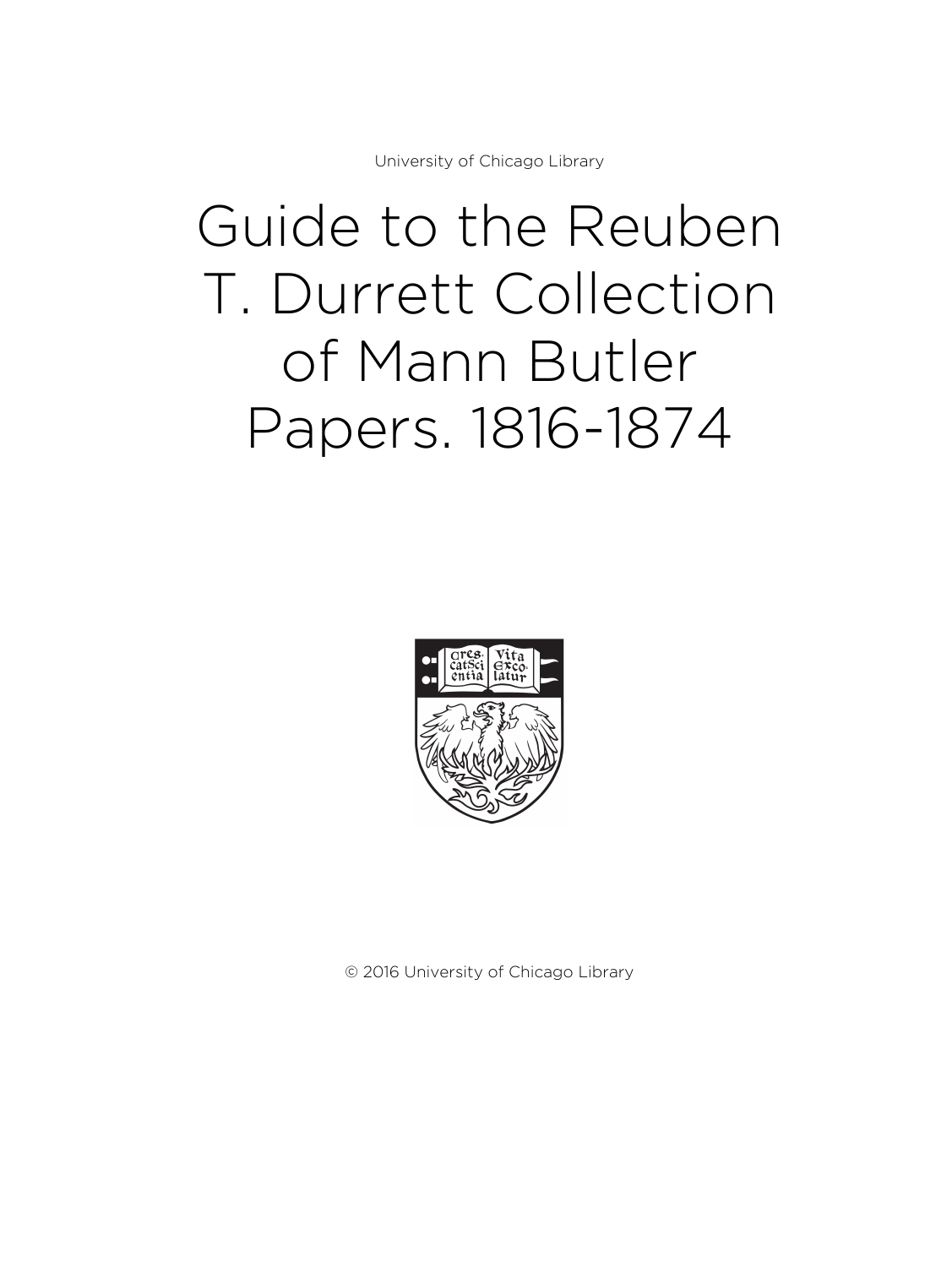# **Table of Contents**

| <b>Descriptive Summary</b>                           | 3  |
|------------------------------------------------------|----|
| Information on Use                                   | 3  |
| Access                                               | 3  |
| Citation                                             | 3  |
| <b>Acquisition Information</b>                       | 3  |
| <b>Biographical Note</b>                             | 5  |
| Scope Note                                           | 6  |
| <b>Related Resources</b>                             |    |
| Subject Headings                                     | 10 |
| <b>INVENTORY</b>                                     | 10 |
| Series I: Correspondence                             | 10 |
| Series II: Justice of the Peace, St. Louis, Missouri | 11 |
| Series III: Research                                 | 12 |
| Series IV: Writings                                  | 13 |
| Subseries I: Sermons and Lectures                    | 13 |
| Subseries II: Manuscripts                            | 13 |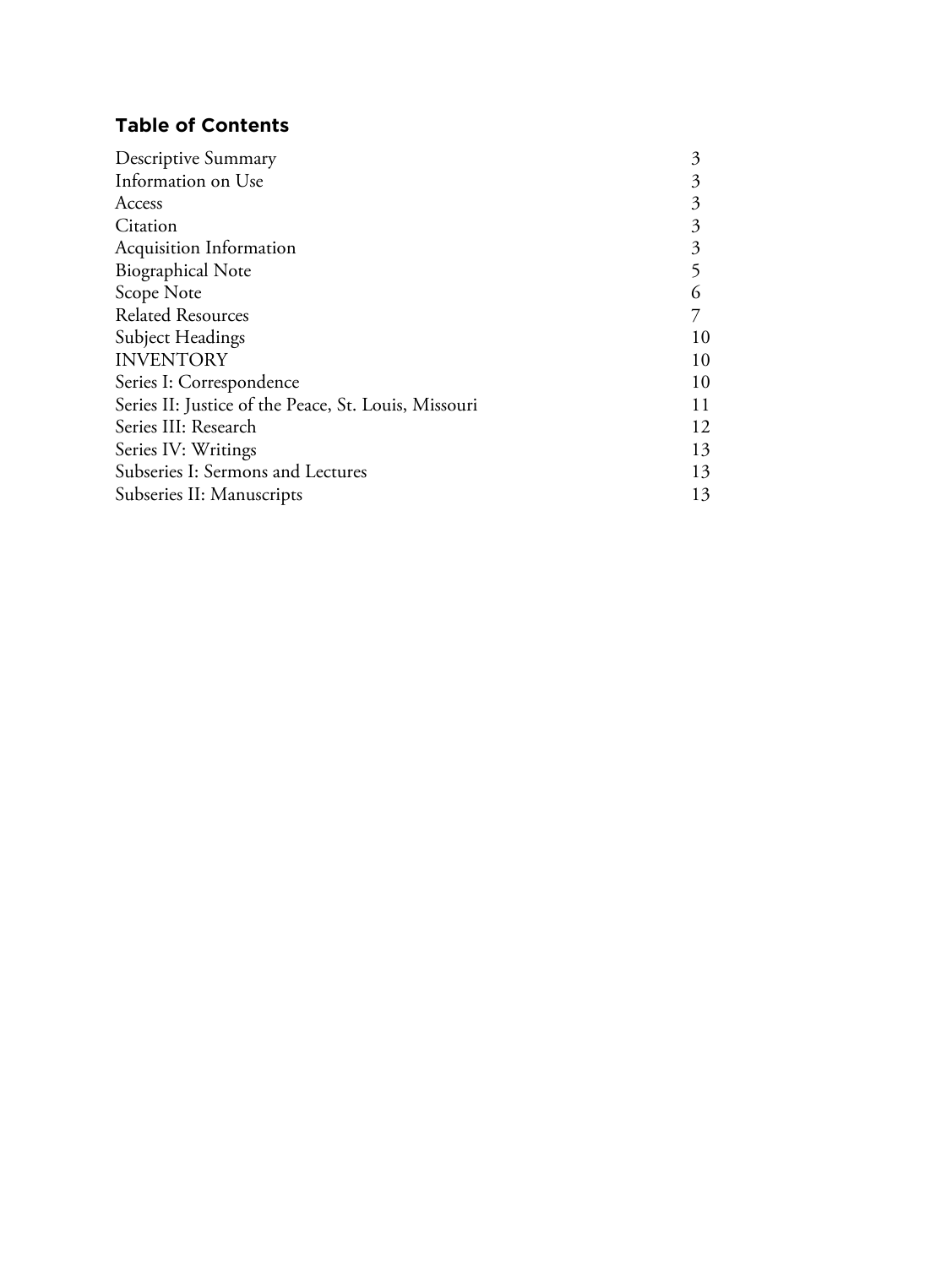# **Descriptive Summary**

| <b>Identifier</b> | <b>ICU.SPCL.BUTLERM</b>                                                                                                                                                                                                                                                                                                                                                                                                                                                                                                                                                                                                                                                                             |
|-------------------|-----------------------------------------------------------------------------------------------------------------------------------------------------------------------------------------------------------------------------------------------------------------------------------------------------------------------------------------------------------------------------------------------------------------------------------------------------------------------------------------------------------------------------------------------------------------------------------------------------------------------------------------------------------------------------------------------------|
| <b>Title</b>      | Durrett, Reuben T. Collection. Mann Butler Papers                                                                                                                                                                                                                                                                                                                                                                                                                                                                                                                                                                                                                                                   |
| Date              | 1816-1874                                                                                                                                                                                                                                                                                                                                                                                                                                                                                                                                                                                                                                                                                           |
| <b>Size</b>       | 0.75 linear feet (2 boxes)                                                                                                                                                                                                                                                                                                                                                                                                                                                                                                                                                                                                                                                                          |
| <b>Repository</b> | Special Collections Research Center<br>University of Chicago Library<br>1100 East 57th Street<br>Chicago, Illinois 60637 U.S.A.                                                                                                                                                                                                                                                                                                                                                                                                                                                                                                                                                                     |
| <b>Abstract</b>   | Reuben Thomas Durrett (1824-1913), lawyer, manuscript and book<br>collector, and Kentucky historian. Edward Mann Butler (1784-1855) was<br>a prominent author and educator. Butler wrote on the early history of<br>Kentucky and the Ohio River Valley, headed the grammar department of<br>the first public school in Kentucky and was the president of the Jefferson<br>Seminary. The Reuben T. Durrett Collection of the Mann Butler Papers<br>contains correspondence, research notes, manuscripts of sermons and lectures<br>on historical and non-historical subjects, and a variety of manuscripts<br>connected with Butler's study of the history of Kentucky and the Ohio River<br>Valley. |

# **Information on Use**

# **Access**

The collection is open for research.

# **Citation**

When quoting material from this collection, the preferred citation is: Durrett, Reuben T. Collection. Mann Butler Papers, [Box #, Folder #], Special Collections Research Center, University of Chicago Library.

# **Acquisition Information**

The existence of the Durrett library first came to the attention of the University of Chicago through William E. Dodd, a professor of American history at the University who had consulted the library as a student. Like other faculty members of the Division of the Social Sciences early in the century, Dodd was concerned about the University's lack of extensive research materials for history and related subjects, and since he was aware of Durrett's advanced age, he persuaded A. C. McLaughlin, also of the history department, to accompany him to Louisville in June, 1910, to see the collection and to make discreet inquiries about plans for its disposition. The two found Durrett himself uncertain about his plans, but learned that the Durrett family opposed making a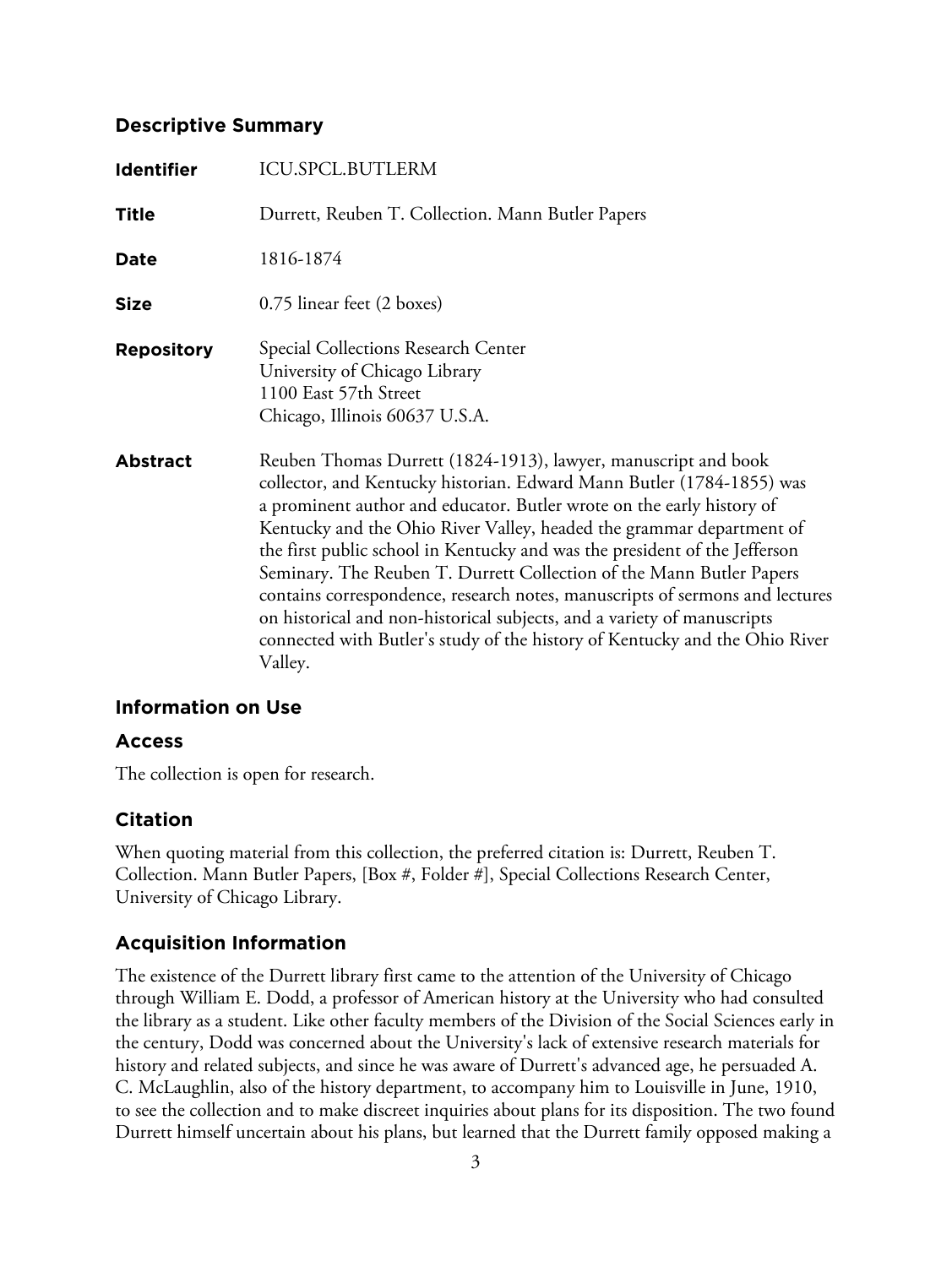donation of the collection, and that they were in communication with Princeton University and the University of Illinois about selling the library.

Dodd himself was very enthusiastic about the research potential which Durrett's library represented, and won the support of many of his colleagues on the social science faculties in his efforts to persuade President Judson to consider the purchase by the University of the entire library, numbering some 30,000 volumes. Convinced that the collection would be a valuable addition to the University's holdings, but wary of the expense involved, Judson agreed cautiously to investigate the idea. Although Dodd and his colleagues were anxious to conclude the agreement quickly, fearing competition from other would-be purchasers or the dispersal of the collection upon Durrett's apparently imminent death, the task of deciding upon a fair offer was made difficult by the fact that the collection had never been adequately catalogued.

Durrett's own suggestion made in December, 1912 of \$45,000 seemed high, so in February 1913, the University engaged Walter Lichtenstein, a Northwestern University librarian who had previously acted as purchasing agent for the University of Chicago libraries, to assess the value of the Durrett collection. Lichtenstein's report was submitted to President Judson on February 21, 1913, following a trip to Louisville to sample the collection.

The assessment, made on terms of commercial market value rather than scholarly significance, divided Durrett's library into four parts. Some 20,000 bound volumes (including 500 volumes of Kentuckiana) he estimated at \$7,200. Two hundred fifty file folders of pamphlet material had no apparent commercial value. Numerous manuscripts and newspapers were difficult to assess but Lichtenstein thought they could be fairly purchased for \$15,000. A collection of maps was estimated to have a value around \$50. Lichtenstein's estimate, therefore, totaled \$22,000- \$22,500, considerably less than Durrett's own. When the University authorized Lichtenstein to make this offer to the Durrett family, however, they accepted it, apparently favoring Chicago as the repository of their collection. The purchase sum, which was too high to be taken from the University's ordinary budget, was raised among outside donors, and under Lichtenstein's supervision, the library was dismantled and shipped to Chicago by early May. It filled 287 large packing crates. Its arrival provoked considerable comment in the Louisville and Chicago press, and almost immediately the University began to receive research inquiries from scholars and requests from several libraries for copies of some of the Durrett material to add to their own collections.

In his report Lichtenstein had warned President Judson that considerable effort and expense would be required to process the collection once it was at the University. His warning proved to be justified. Aside from the massive undertaking of unpacking, sorting, and cataloguing the collection, much of the material was found to be in poor condition, requiring cleaning, repair, and binding or rebinding. To facilitate the efficient processing of the Durrett acquisition, the entire operation was assigned to Edward A. Henry of the library staff, who, with the help of his assistants, was to devote most of his attention to the Durrett project for some seven years. It was decided that duplicates should be disposed of, that a number of Filson Club possessions in Durrett's library should be returned to the Club, and that most of the non-manuscript material in the collection would be distributed according to subject matter among the University's various departmental libraries. On several occasions between 1913 and 1937, items of an official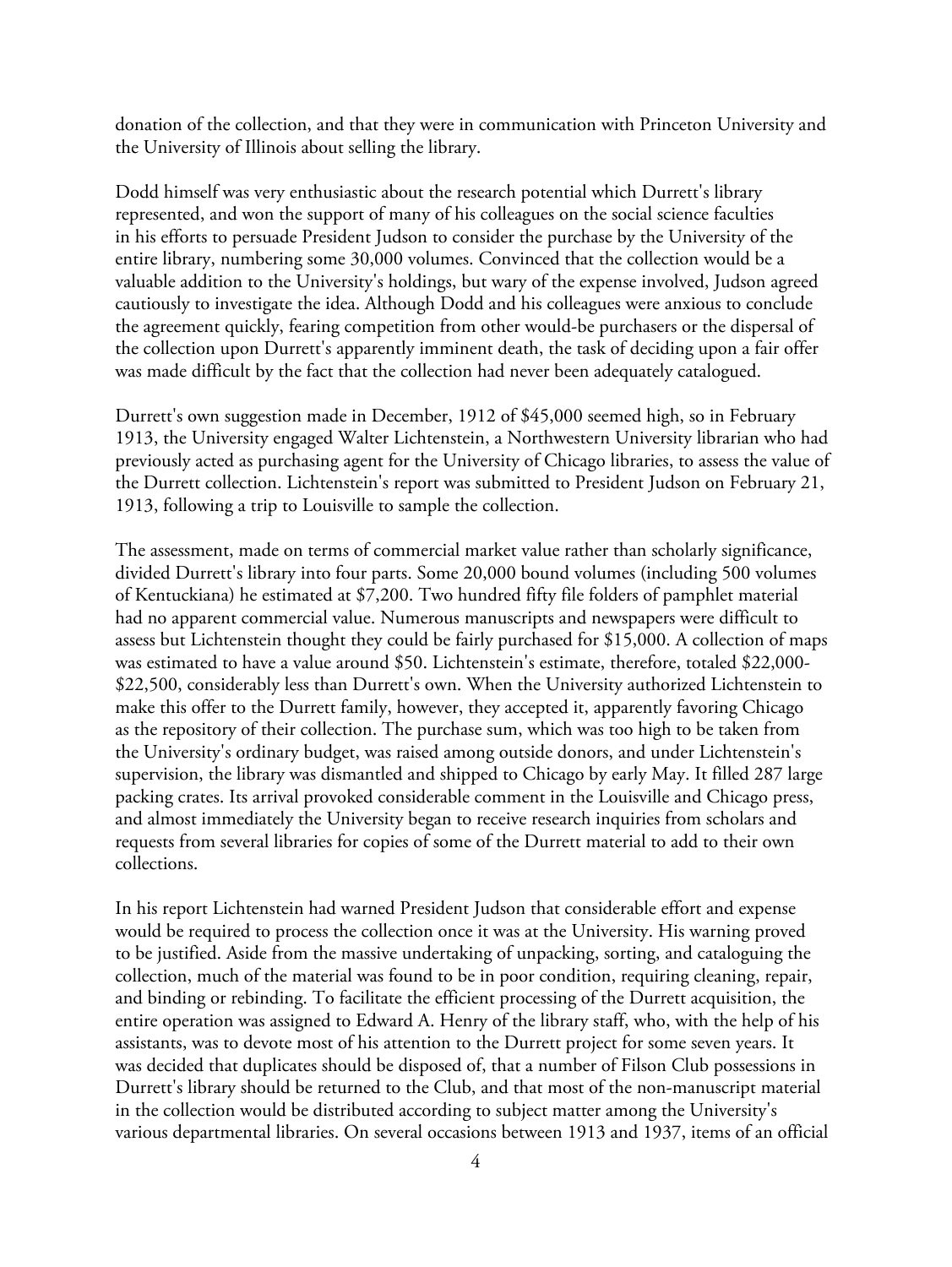character were returned to Kentucky upon request, including records of Jefferson County, journals of Kentucky constitutional conventions, and certain manuscripts and photographs of the Filson Club identified by the club's president, R. C. Ballard Thurston. Most of Henry's time seems to have been devoted to preparing the material for this dispersal. His assignment was expanded in 1914 when the University purchased a collection totaling 436 volumes of Kentucky newspapers and miscellaneous books from Mrs. Joel R. Lyle, sister of Robert C. Boggs of Lexington, Kentucky. It was deemed appropriate to merge the Boggs-Lyle acquisition with the Durrett, and the two were processed together.

By the end of the 1915-16 academic year, about 9,000 of the Durrett and Boggs-Lyle volumes had been processed and distributed to the departmental libraries. It was then that Henry and his staff turned some of their attention to the manuscripts--that is, to the material comprising the Durrett Collection as described in this guide. At that time the Durrett manuscripts were apparently divided into four large groups--the Joel Tanner Hart Papers, the Joshua Lacy Wilson Papers, miscellaneous manuscripts, and miscellaneous separately bound items--either mounted in scrapbooks or bound together. A card catalog was compiled for at least the first three of these groups.

The Durrett Collection remained in this state until the mid-1950s. By then it had been incorporated within the holdings of the Department of Special Collections (1951), and it became clear that reorganization of the manuscripts was necessary. Paul Angle, a member of the staff of the Chicago Historical Society, who had surveyed the University of Chicago's manuscript collection as a consultant in 1944, had pointed out that the Durrett miscellaneous bound manuscripts in particular were of little use to scholars as they were then arranged and described. Moreover, the Special Collections staff had observed that the mountings and bindings done by Henry's staff were detrimental to the lives of the manuscripts, and that the existing catalog and descriptions provided inadequate access to the documents. The manuscripts, therefore, were removed from their bindings and divided into smaller and more coherent sub-collections.

In the 1970s, an effort was undertaken to edit the 1956 guide, to enhance the descriptions of the Durrett codices for greater detail and accuracy, and to differentiate between transcripts and original manuscript material bound together in the codices. Manuscript material also received conservation treatment. In 1983, another attempt was made to write a comprehensive guide to the entire collection. This guide remained in use until 2015. The current guide was completed in 2016.

# **Biographical Note**

Edward Mann Butler was born in Baltimore in July 1784 but spent most of his childhood living with his grandfather in Chelsea, England. He returned to the United States in his late teens and went on to receive a medical degree from St. Mary's College, Georgetown, District of Columbia. He practiced medicine briefly before abandoning it in distaste. Returning to St. Mary's, he obtained a second degree in law and was admitted to the bar in both Washington and Baltimore. He practiced law briefly in Lexington, Kentucky, but in 1806 Butler abandoned this career as well, discouraged at his lack of oratorical talent. He married Martha Dedman in August, 1806,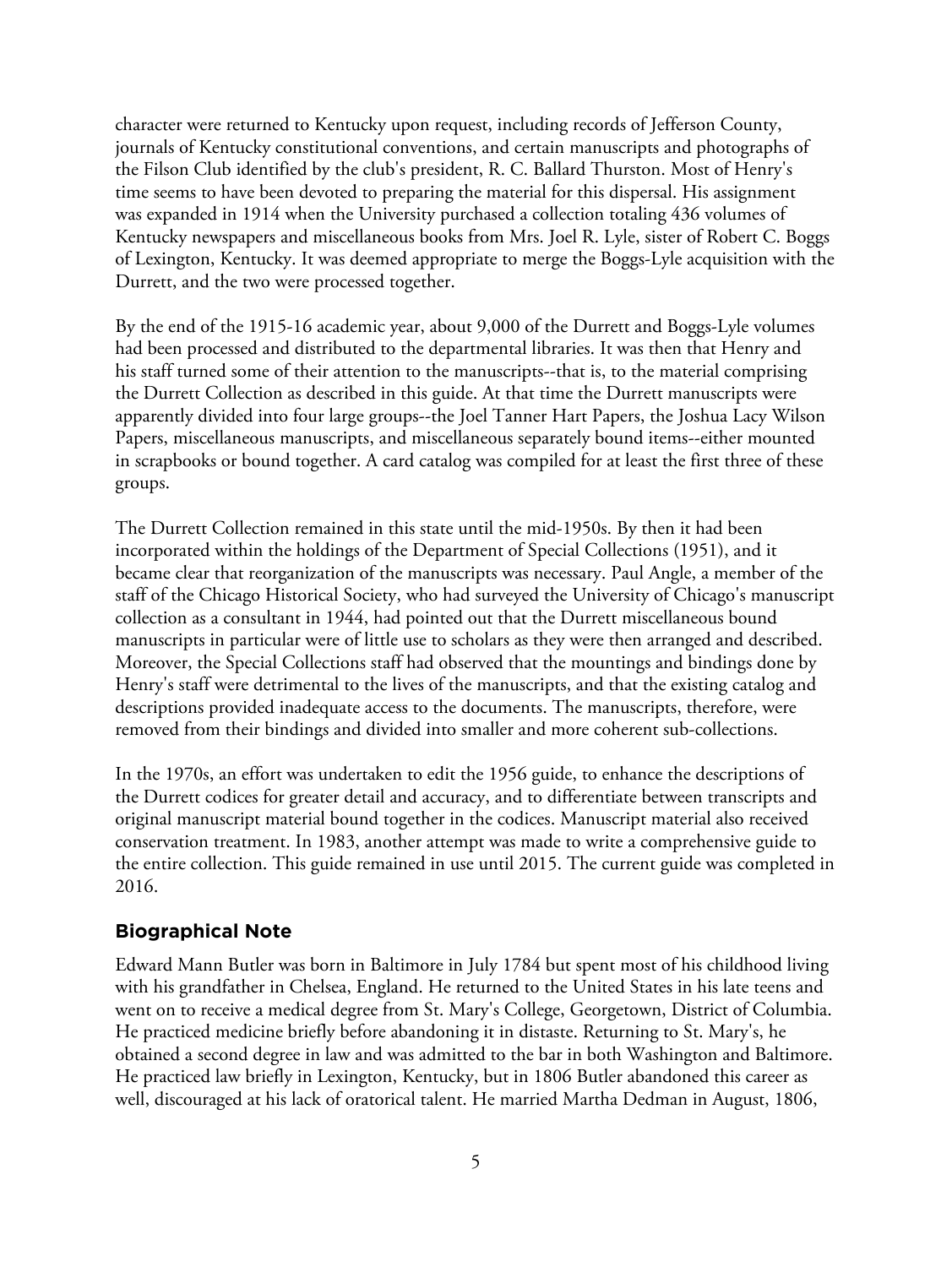with whom he would have one son and turned to education. He established an academy at Versailles and later taught in Maysville.

His life seems to have been one of perpetual motion. In 1811, he moved to Louisville, Kentucky to work as a journalist and serve as the first principal of the Jefferson Seminary. In 1817 he moved to Frankfort, and taught at the Kentucky Seminary, moving again in 1822, this time to head the grammar school at Transylvania University in Lexington. Five years later, in 1827, he returned to Louisville, and the Jefferson Seminary, and after its closure he was the head of the grammar department at the first tax funded school in Louisville.

He resigned from the Louisville public school in 1834, due to a dispute concerning instructional methods. After this, his activities are less clear. It is possible that while in Louisville he worked as co-editor of the Louisville Correspondent: a document dated March 18, 1816 in the Durrett Collection Miscellaneous Manuscripts is signed by a Butler and Wood, co-proprietors of that news-paper (no first names), and this Butler has been tentatively identified by early cataloguers of the collection as Mann. The Collinses' biographical sketch, however, would lead one to believe that Mann Butler had little connection with Louisville until about 1831.

In his historical research, Butler was fortunate to be granted special privileges of access to state archives by the Kentucky legislature. The first edition of his History of the Commonwealth of Kentucky appeared in 1834 and was revised in a second edition two years later. He also published a number of shorter works (see National Union Catalog), and at the time of his death had prepared a second lengthy manuscript for a book on the history of the Ohio River Valley. Portions of the latter had originally appeared as a series of articles in the Western Journal and Civilian, but any attempt at posthumous publication in book form was made impossible by the destruction of parts of the finished manuscript by Federal troops during the Civil War.

He seems to have served as Justice of the Peace in 1855 in St. Louis, Missouri.

He was killed in a train accident in St. Louis, in November, 1855.

# **Scope Note**

The Mann Butler Papers are split into four series.

Series I, Correspondence, contains a small collection of personal correspondence, mostly concerning historical events. The letters span the period 1816-1855 and are arranged chronologically.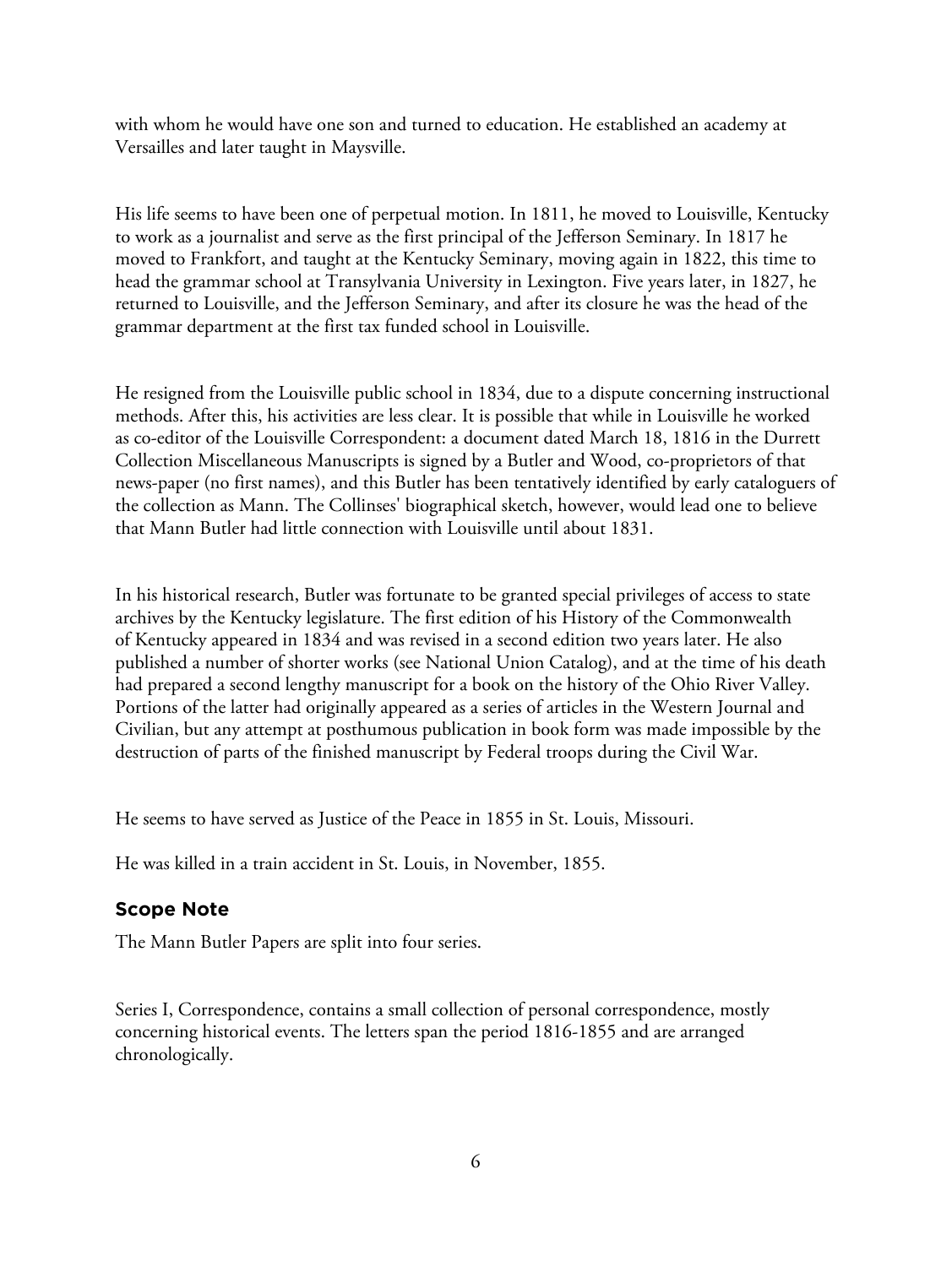Series II, Justice of the Peace, St. Louis, Missouri, contains a small selection of notes signed by Butler in his role of Justice of the Peace and a copy of a deposition made by Richard Cooney. Materials are arranged chronologically.

Series III, Research, contains Butler's notes on the history of the Ohio River Valley, the settlement of the 'Western Country', and early U.S. history. These notes and note fragments take the form of chronologies and narratives composed by Butler, as well as transcripts of records or accounts from primary sources. Also included are railway clippings, from 1874, found among the notes. Materials are arranged by type (notes, note fragments, transcripts, or clippings).

Series IV, Writings, is arranged alphabetically, and split into two subseries:

Subseries I, Sermons and Lectures, contains drafts and transcripts of various addresses delivered by Butler on religious, scientific, and historical subjects. The bulk of this subseries relates to a lecture series titled "The General History of the West".

Subseries II, Manuscripts, contains several partial drafts of a volume on the history of the settlement and development of the Ohio Valley. In addition, it contains three bound manuscripts, written by Butler, on subjects relating to the early history of Kentucky.

# **Related Resources**

The following related resources are located in the Department of Special Collections:

http://www.lib.uchicago.edu/e/spcl/

Researchers interested in topics represented in the Durrett Collection should check the author, title, or subject headings relevant to their interests in the Library catalog for potentially useful books and pamphlets from the Durrett Library, which were dispersed among the existing departmental libraries at the time of acquisition. Some of these items have since been transferred to the Rare Books collection and to the Reuben T. Durrett Collection of Broadsides, Pamphlets, and Leaflets, in the Special Collections Research Center.

The Durrett rare book collections include works of literature, travel and description, early histories of Kentucky such as Mann Butler's, biographies, legislative acts, and other legal documents.

Examples include Henry McMurtrie's Sketches of Louisville and Its Environs (1819); a collection of humorous verses, The Kentucky Miscellany, by Thomas Johnson, Jr. (1821), one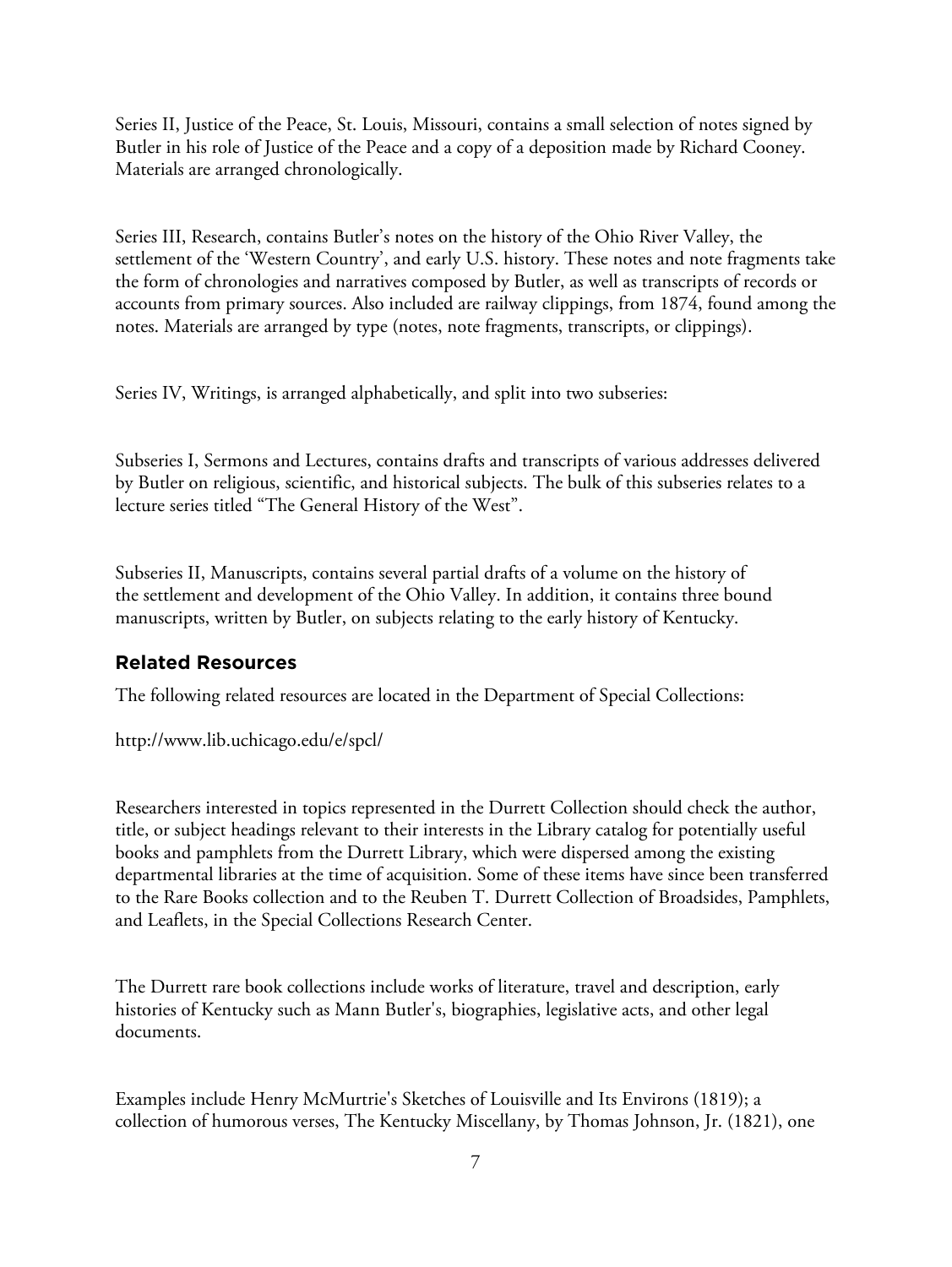of two known copies of the fourth edition, the first known to survive; and The Confession of Jereboam O. Beauchamp ... (1826).

Among the newspapers are 135 titles published in Kentucky, beginning in 1788 with the Kentucky Gazette, the first newspaper established in the state. Other important titles include the Mirror, the Palladium, the Guardian of Freedom, the Farmer's Library or Ohio Intelligencer, and numerous campaign newspapers such as The Patriot and The Spirit of '76 from 1826.

Included in the American Paper Currency Collection in the Special Collections Research Center is Durrett's collection of confederate currency, among which are many examples of notes issued by the Bank of Commonwealth of Kentucky.

Correspondence, reports, and clippings concerning the acquisition of the Reuben T. Durrett Collection for the University of Chicago are found in the University of Chicago Library Records Addenda.

In addition, the following collections contain material related in subject matter to various portions of the Durrett Collection:

Codex MS 798 Lettres de Mr. Cahusac, Américain, juge de paix à Fleurance, 1806-1836

Church History Documents Collection

Codex MS 790, Letters to Virgil David, 1828-1838

Douglas, Stephan A. Papers

English, William H. Papers

Ethno-History Collection

Lafayette Manuscripts

Lafayette-Bonaventure. Collection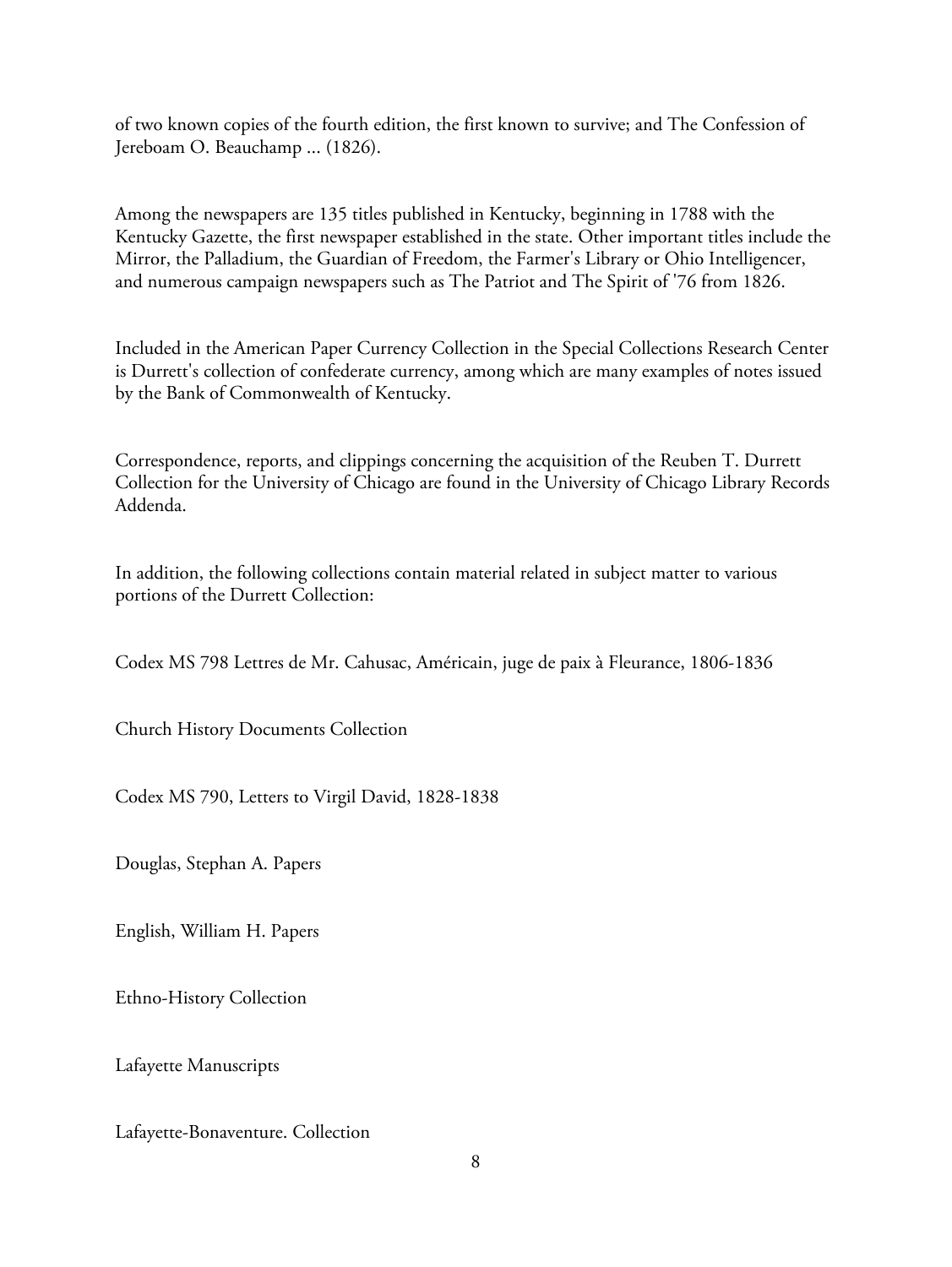Lane, Ebenezer, Family. Papers

Lewis, Fielding. Papers

Robertson, Wyndham. Papers

All Durrett sub-collections are as follows:

Durrett, Reuben T. Collection. Boggs Family. Papers

Durrett, Reuben T. Collection. Boone Family. Papers

Durrett, Reuben T. Collection. Broadsides, Broadsheets, Pamphlets, and Leaflets

Durrett, Reuben T. Collection. Christopher Columbus Graham. Papers

Durrett, Reuben T. Collection. George and William Croghan. Papers

Durrett, Reuben T. Collection. George Nicholas. Papers

Durrett, Reuben T. Collection. George Rogers Clark. Papers

Durrett, Reuben T. Collection. Government Records

Durrett, Reuben T. Collection. Edmund Lyne Estate. Records

Durrett, Reuben T. Collection. James Wilkinson. Papers

Durrett, Reuben T. Collection. Joel Tanner Hart. Papers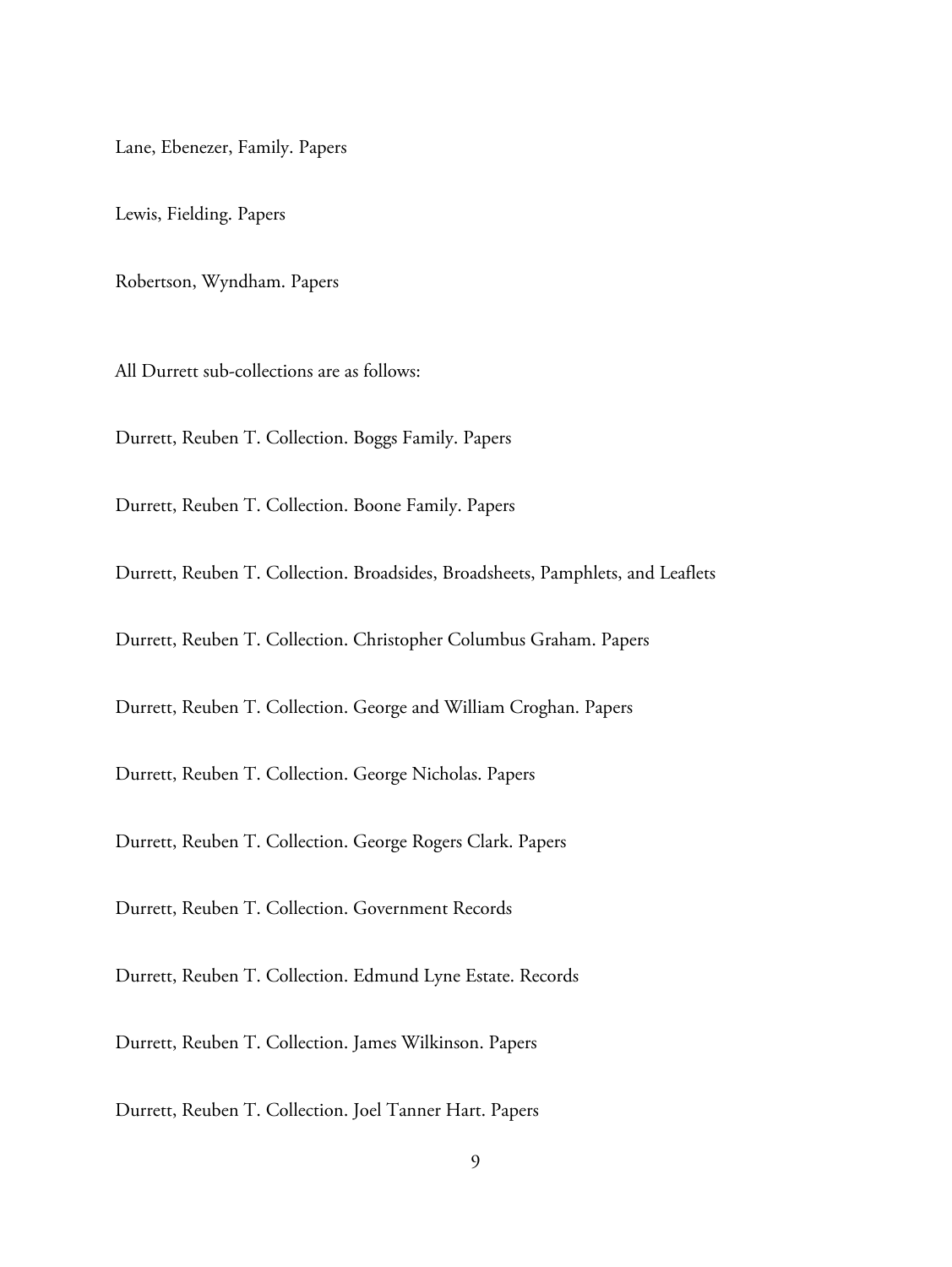Durrett, Reuben T. Collection. Joshua Lacey Wilson. Papers

Durrett, Reuben T. Collection. Lewis Family. Papers

Durrett, Reuben T. Collection. Louisville, Kentucky Board of Trustees. Records

Durrett, Reuben T. Collection. Mann Butler. Papers

Durrett, Reuben T. Collection. Michael Walsh Cluskey. Papers

Durrett, Reuben T. Collection. Miscellaneous Manuscripts and Codices

Durrett, Reuben T. Collection. Portraits, Illustrations, and Cartographic Material

Durrett, Reuben T. Collection. Reuben T. Durrett. Papers

Durrett, Reuben T. Collection. Richard H. Collins. Papers

Durrett, Reuben T. Collection. Richard Jouett Menefee Collection on Matthew Harris Jouett

Durrett, Reuben T. Collection. Shelby Family. Papers

# **Subject Headings**

- Butler, Mann, 1784-1852
- Durrett, Reuben T. (Reuben Thomas), 1824-1913
- Kentucky -- History -- 1792-1865
- Kentucky -- Politics and government -- To 1792
- Kentucky -- Politics and government -- 1792-1865
- Ohio River Valley -- History
- Ohio -- History -- 1787-1865

# **INVENTORY**

#### **Series I: Correspondence**

| Box 1           |  |
|-----------------|--|
| <b>Folder 1</b> |  |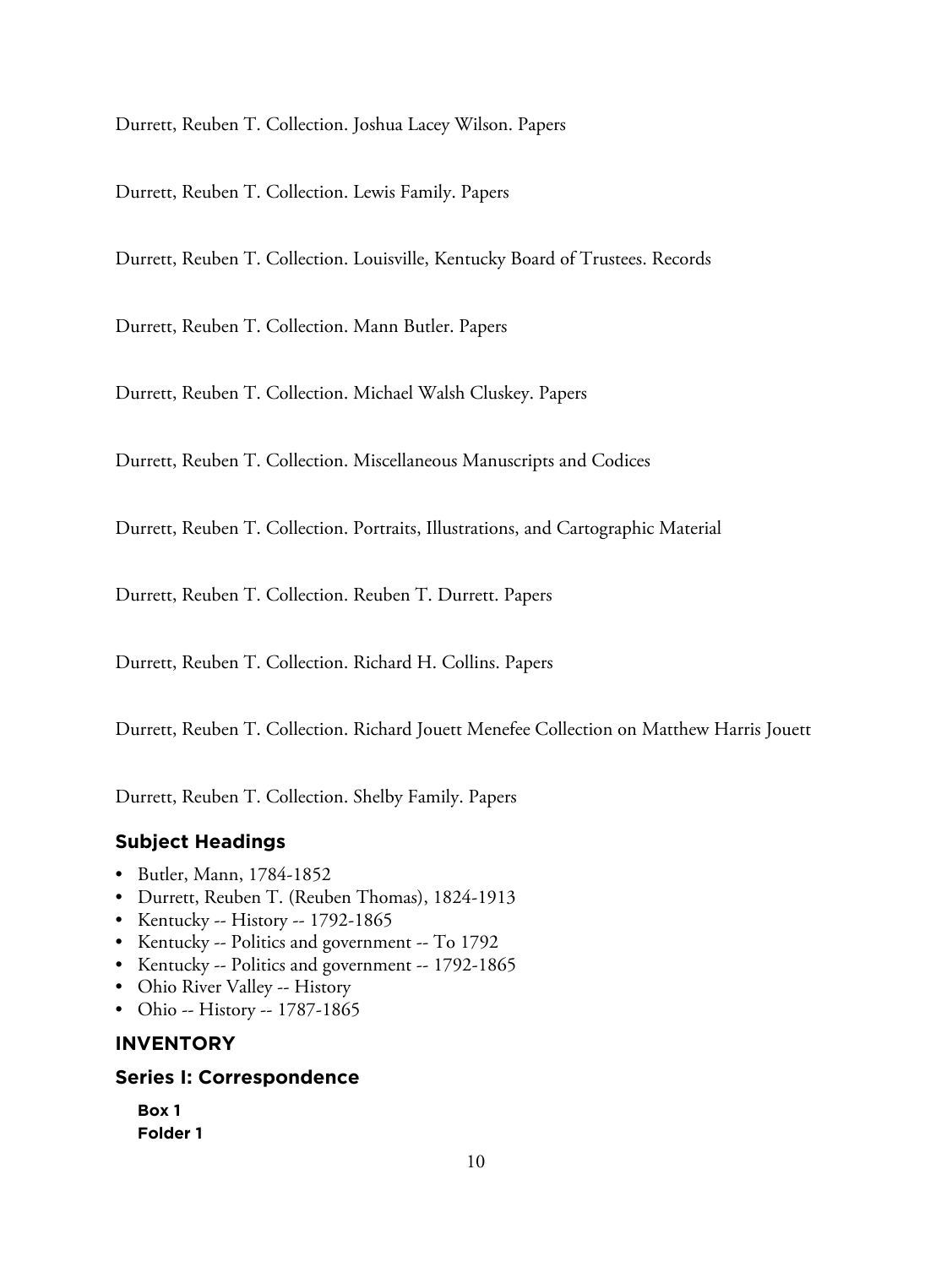Butler, Mann and Wood, Louisville, Kentucky – March 18, 1816 – A.L.S. 1p.

• Notice certifying that the attached advertisement (a court order that defendants appear in the case of Patrick Joyce, deceased, vs. the unknown heirs of Samuel Watkins, deceased) appeared in the Louisville Correspondent

# **Box 1**

**Folder 2**

Alice (Butler's niece), St. Louis, to Mann Butler – January 8, 1843 – A.L.S. 2 p.

# **Box 1**

# **Folder 3**

- Peck, J.M., Rock Spring, IL, to Mann Butler, St. Louis December 14, 1854 A.L.S. 4 p.
- Questions statement regarding General George Rogers Clark; suggests that there be created a Central Historical Association for the Mississippi Valley.

# **Box 1**

# **Folder 4**

Peck, J.M., Rock Spring, IL, to Mann Butler, St. Louis – January 12, 1855 – A.L.S. 4 p.

• Error in Peck's "Life of Boone"; McGary responsible for the defeat at Blue Licks; facts concerning Boone, Clark, the Todds, Logan and Cooper.

# **Box 1**

## **Folder 5**

Peck, J.M., Rock Spring, IL, to Mann Butler, St. Louis – February 10, 1855 – A.L.S. 4 p.

• Explains designation of Todd as "Lieutenant Government"; Helm's defense of Vincennes (1778); massacre of Moravian Indians.

## **Box 1**

# **Folder 6**

Sawyer, Sharp S., Lexington, Kentucky, to E.R. Violett Co. – August 22, 1855 – A.L.S. 2 p.

• With notes, possibly in Butler's hand, on the reverse, on Indian population in the United States and its territories.

# **Box 1**

# **Folder 7**

Woods, Harvey, to [Mann Butler] – undated – A.N.S. 1 p.

# **Series II: Justice of the Peace, St. Louis, Missouri**

# **Box 1**

# **Folder 8**

Butler, Mann, Justice of the Peace, to Constables of St. Louis Township – Justice of the Peace Note – June 14, 1855 – D.S. 1 p.

• Seth King vs Silas Reed

# **Box 1**

# **Folder 9**

Butler, Mann, Justice of the Peace, to Constables of St. Louis Township – Justice of the Peace Note – July 15, 1855 – A.D.S. 1 p.

• Julia Desmoulin vs. Sylvester [Chouteau]; with historical note on reverse, apparently in Butler's hand: "Valley of the Ohio Note `A"'

# **Box 1**

#### **Folder 10**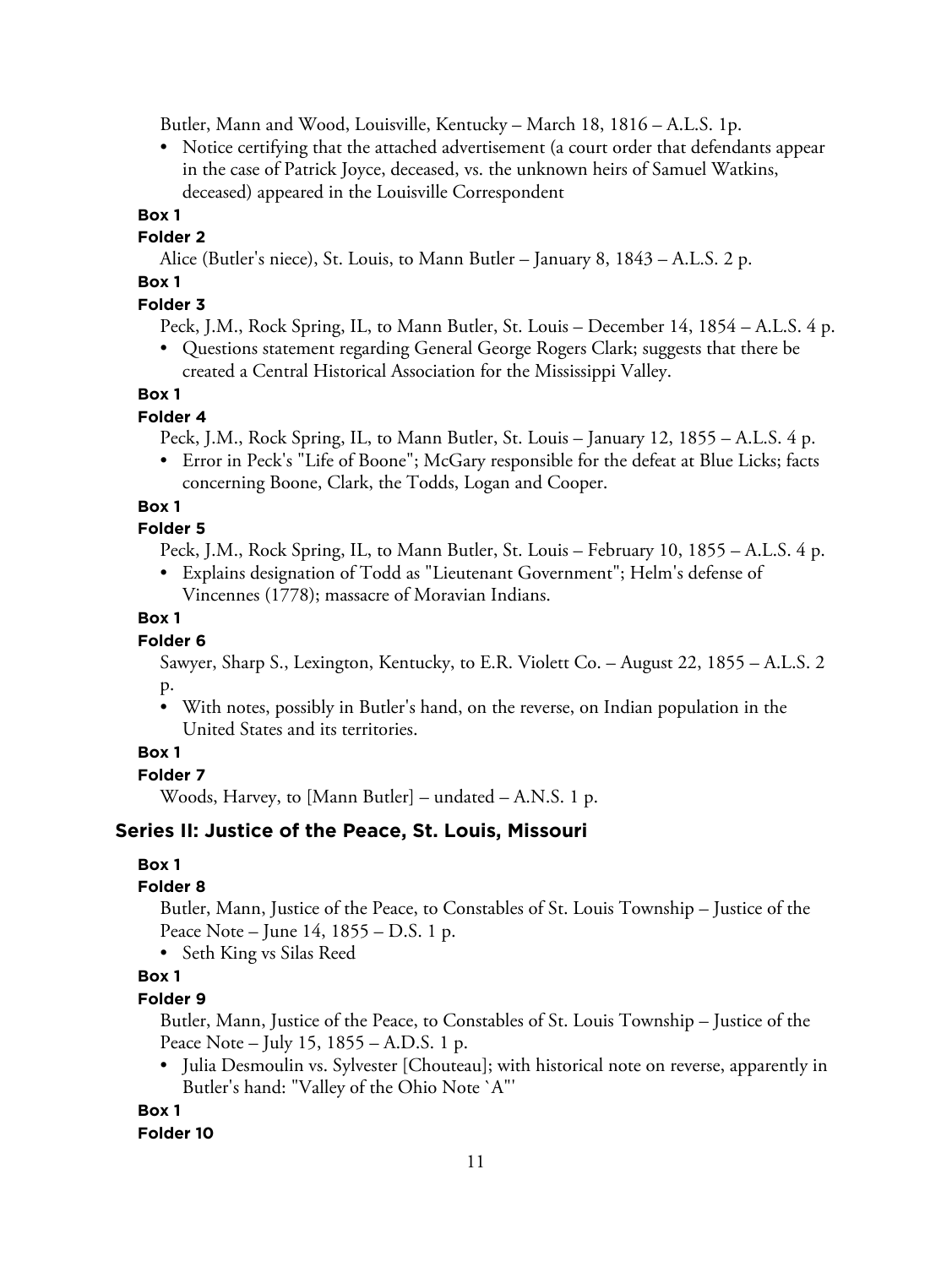Butler, Mann, Justice of the Peace – Justice of the Peace Note and Deposition Transcript – July 15, 1855 – A.D.S. 4 p.

• Deposition of Richard Cooney

## **Box 1**

#### **Folder 11**

Butler, Mann, Justice of the Peace - Justice of the Peace Note – [circa 1855] – A.D. 1 p. • Regarding re-appraisal of estate of Sullivan Blood.

# **Series III: Research**

**Box 1 Folder 12**

Notes – "American Era, 1713-1784" - undated

#### **Box 1**

**Folder 13**

Notes – "British America" – undated

#### **Box 1**

#### **Folder 14**

Notes – "Origins of Tennessee" - undated

#### **Box 1**

#### **Folder 15**

Notes – "Western Country" – undated

#### **Box 1**

**Folder 16**

Notes – "Western History" - undated

#### **Box 1**

**Folder 17**

Note Fragments – undated [1/2]

# **Box 1**

## **Folder 18**

Note Fragments – undated [2/2]

#### **Box 1**

**Folder 19**

Transcript - "The Expedition of Major David Rogers from Pittsburgh to New Orleans in 1778" – September 11, 1833 – Typed transcript 11 p.

• Copied from the Louisville Daily Herald and Commercial Gazette; with undated introductory letter from Butler to "Mr. Tannehill".

## **Box 1**

#### **Folder 20**

Transcript - "Sketches of the First Settlement in Kentucky" – July 14, 1841 – Manuscript Transcript 20 p.

• Copied from Hazard's US Commercial and Statistical Register, no. 30, 356.

# **Box 1**

# **Folder 21**

Transcript - "Extracts from the Records of the New Providence Church, 1773" – August 28, 1833 – Manuscript Transcript 16 p.

#### **Box 1**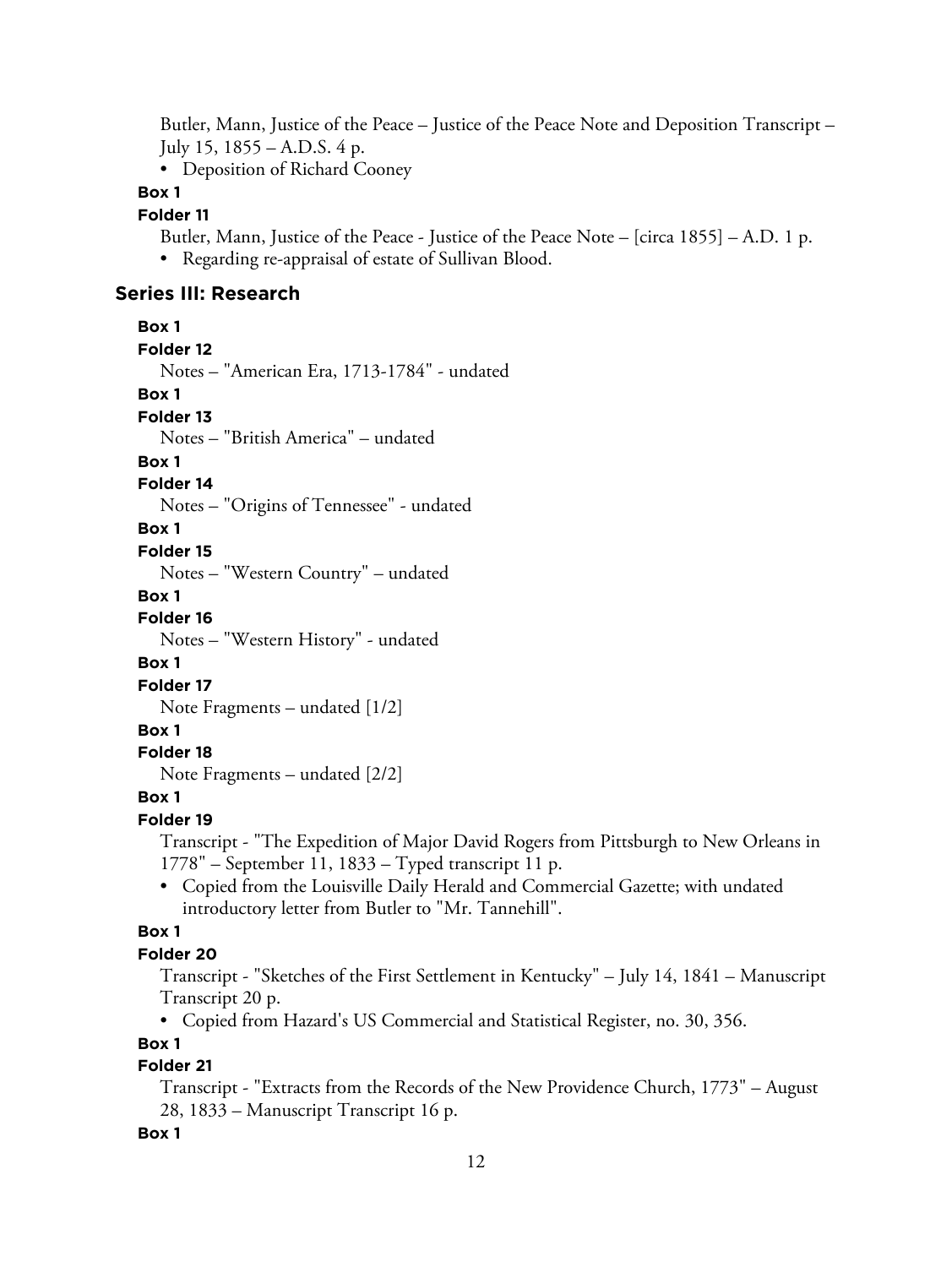**Folder 22**

Railroad Clippings – June to July, 1874

#### **Series IV: Writings**

## **Subseries I: Sermons and Lectures**

#### **Box 2**

## **Folder 1**

"Address on the Value of Physical Sciences" – October 31, 1831 – Printed Document 12

p.

# **Box 2**

# **Folder 2**

"Apprentices to the Various Mechanical Arts…" – undated – A.D. 4 p.

#### **Box 2**

#### **Folder 3**

"General History of the West from 1779 to 1803" – circa March 24, 1844

• Contains "Prospectus of a Course of Lectures upon the History of the Western Country of the United States, by Mann Butler", and drafts of the fourth, fifth and sixth lectures.

#### **Box 2**

#### **Folder 4**

"Introduction to the lecture on Burr's Conspiracy" – undated – A.D. 2 p.

#### **Box 2**

#### **Folder 5**

"On Penitentiary Punishment" – undated – A.D. 8 p.

# **Box 2**

# **Folder 6**

"On the Influence of Capital and Labor-Saving Machinery on the Interests of Working Men" – undated – A.D.  $4 p$ .

# **Box 2**

# **Folder 7**

"On the Moral and [Biblical] Effects of Machinery" – undated – A.D. 16 p.

## **Box 2**

# **Folder 8**

"To the Mechanical Institute of Louisville" – August 20, 1829 – A.D. 4 p.

#### **Box 2**

# **Folder 9**

Sermon Drafts – undated

## **Subseries II: Manuscripts**

#### **Box 2**

#### **Folder 10**

"An Historical Sketch of the Natchez, or District of Natchez in the State of Mississippi from 1763-1798" – undated – 113 p.

• Includes references to: Joliet; Marquette; La Salle; Iberville; Bienville; Countess de Pontchartrain; West Florida; Governor Chester; Calvin Smith; William Dunbar.

#### **Box 2**